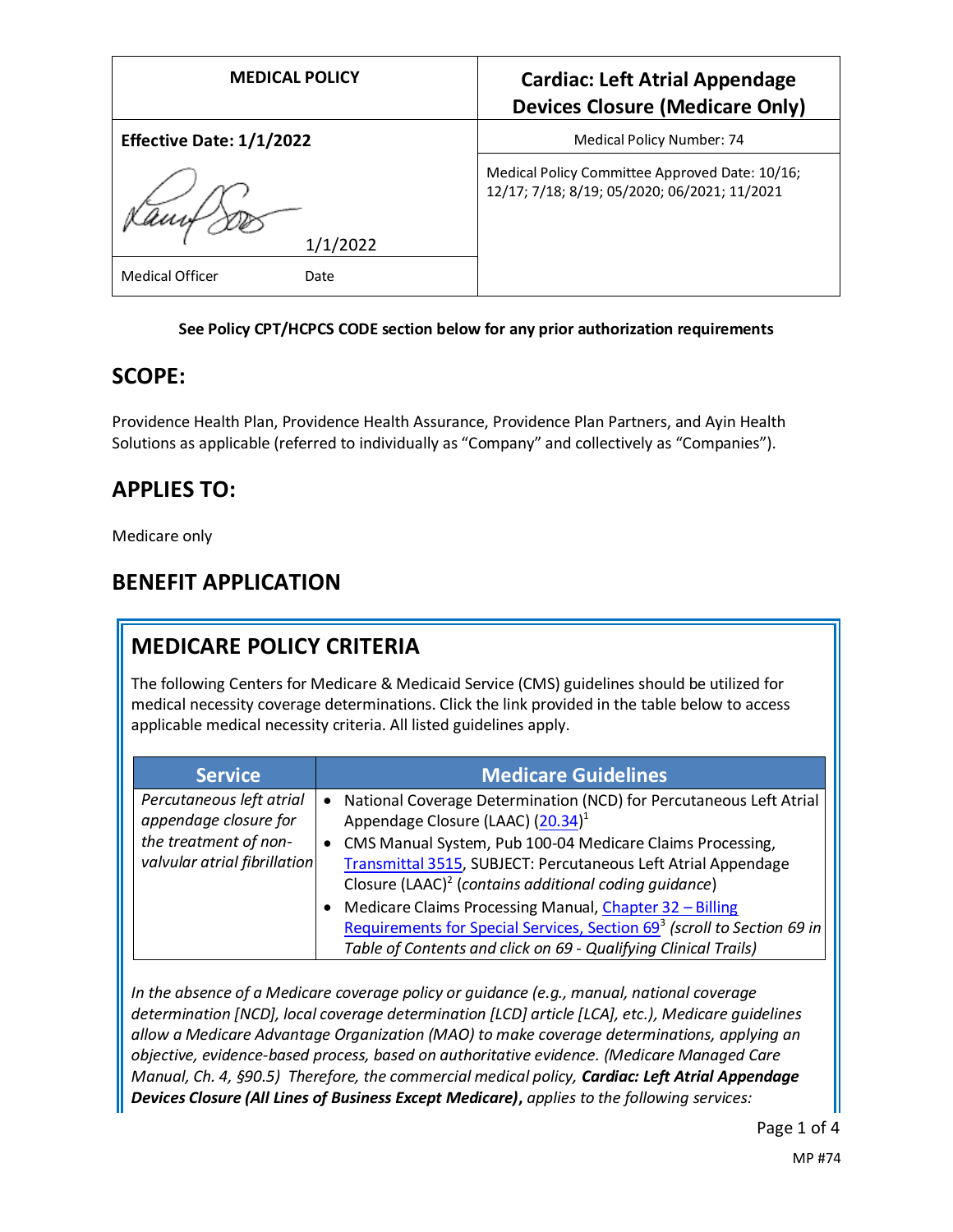• Devices used during non-percutaneous surgical (open or thoracoscopic) procedures to occlude the LAA (e.g., AtriClip).

# **POLICY GUIDELINES**

NCD 20.34 allows for allows for coverage of *percutaneous* left atrial appendage closure under Coverage with Evidence Development (CED) with certain conditions. The current registries and clinical trials approved by CMS can be found at the [Percutaneous Left Atrial Appendage Closure \(LAAC\)](https://www.cms.gov/Medicare/Coverage/Coverage-with-Evidence-Development/LAAC.html) Coverage with Evidence Development website. See the NCD for additional details.

For more information, please see the "Clinical Trials and IDE Studies (Medicare Only)" policy in the [Medical Policy Cross References](#page-2-0) section below.

There is no Medicare coverage guidance for non-percutaneous procedures to occlude the LAA.

#### **BILLING GUIDELINES**

See Medicare Claims Processing Manual Chapter 32, Section 69.6 - Requirements for Billing Routine Costs of Clinical Trials for additional clinical trial billing instruction.

# **CPT/HCPCS CODES**

The only supply code that is appropriate to bill with the CPT code 33340 is C1760.

| <b>Medicare Members Only</b>                         |                                                                                                                                                                                                                                                                                                    |  |
|------------------------------------------------------|----------------------------------------------------------------------------------------------------------------------------------------------------------------------------------------------------------------------------------------------------------------------------------------------------|--|
| No Prior Authorization Required                      |                                                                                                                                                                                                                                                                                                    |  |
| 33340                                                | Percutaneous transcatheter closure of the left atrial appendage with endocardial<br>implant, including fluoroscopy, transseptal puncture, catheter placement(s), left atrial<br>angiography, left atrial appendage angiography, when performed, and radiological<br>supervision and interpretation |  |
| C <sub>1760</sub>                                    | Closure device, vascular (implantable/insertable)                                                                                                                                                                                                                                                  |  |
| The code below is not covered when billed with 33340 |                                                                                                                                                                                                                                                                                                    |  |
| C <sub>2628</sub>                                    | Catheter, occlusion                                                                                                                                                                                                                                                                                |  |
| <b>Not Covered</b>                                   |                                                                                                                                                                                                                                                                                                    |  |
| 33267                                                | Exclusion of left atrial appendage, open, any method (eg, excision, isolation via stapling,<br>oversewing, ligation, plication, clip)                                                                                                                                                              |  |
| 33268                                                | Exclusion of left atrial appendage, open, performed at the time of other sternotomy or<br>thoracotomy procedure(s), any method (eg, excision, isolation via stapling, oversewing,<br>ligation, plication, clip) (List separately in addition to code for primary procedure)                        |  |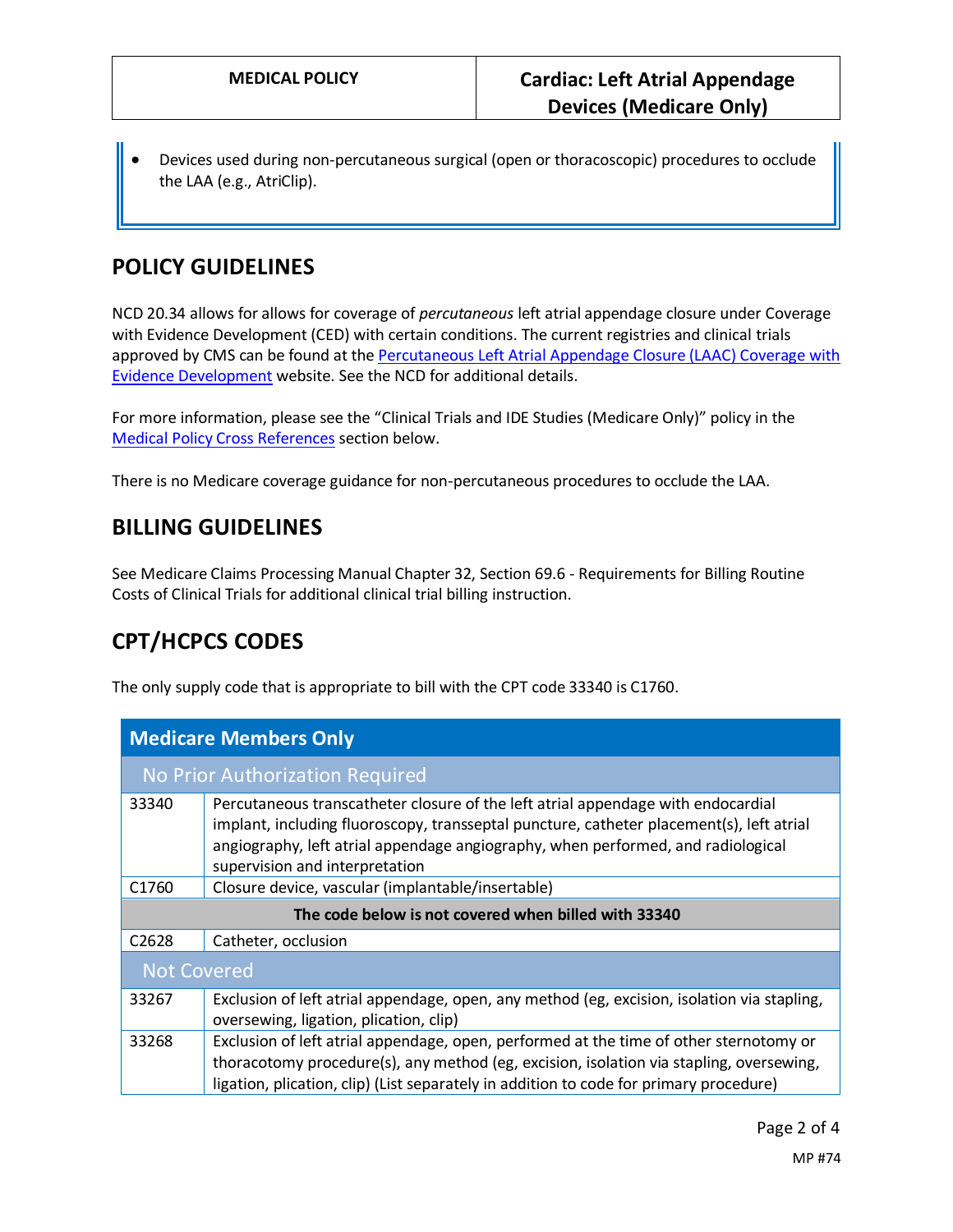| 33269 | Exclusion of left atrial appendage, thoracoscopic, any method (eg, excision, isolation via |
|-------|--------------------------------------------------------------------------------------------|
|       | stapling, oversewing, ligation, plication, clip)                                           |

# **DESCRIPTION**

Patients with atrial fibrillation (AF), an irregular heartbeat, are at an increased risk of stroke. The left atrial appendage (LAA) is a tubular structure that opens into the left atrium and has been shown to be one potential source for blood clots that can cause strokes. While thinning the blood with anticoagulant medications has been proven to prevent strokes, percutaneous LAA closure (LAAC) has been studied as a non-pharmacologic alternative for patients with AF.

# **INSTRUCTIONS FOR USE**

Company Medical Policies serve as guidance for the administration of plan benefits. Medical policies do not constitute medical advice nor a guarantee of coverage. Company Medical Policies are reviewed annually and are based upon published, peer-reviewed scientific evidence and evidence-based clinical practice guidelines that are available as of the last policy update. The Companies reserve the right to determine the application of Medical Policies and make revisions to Medical Policies at any time. Providers will be given at least 60-days notice of policy changes that are restrictive in nature.

The scope and availability of all plan benefits are determined in accordance with the applicable coverage agreement. Any conflict or variance between the terms of the coverage agreement and Company Medical Policy will be resolved in favor of the coverage agreement.

# **REGULATORY STATUS**

#### Mental Health Parity Statement

Coverage decisions are made on the basis of individualized determinations of medical necessity and the experimental or investigational character of the treatment in the individual case. In cases where medical necessity is not established by policy for specific treatment modalities, evidence not previously considered regarding the efficacy of the modality that is presented shall be given consideration to determine if the policy represents current standards of care.

# <span id="page-2-0"></span>**MEDICAL POLICY CROSS REFERENCES**

- Cardiac: Left Atrial Appendage Devices (All Lines of Business Except Medicare)
- Clinical Trials and IDE Studies (Medicare Only)

# **REFERENCES**

1. Centers for Medicare & Medicaid Services (CMS). National Coverage Determination (NCD) for Percutaneous Left Atrial Appendage Closure (LAAC) (20.34). Effective 2/8/2016.